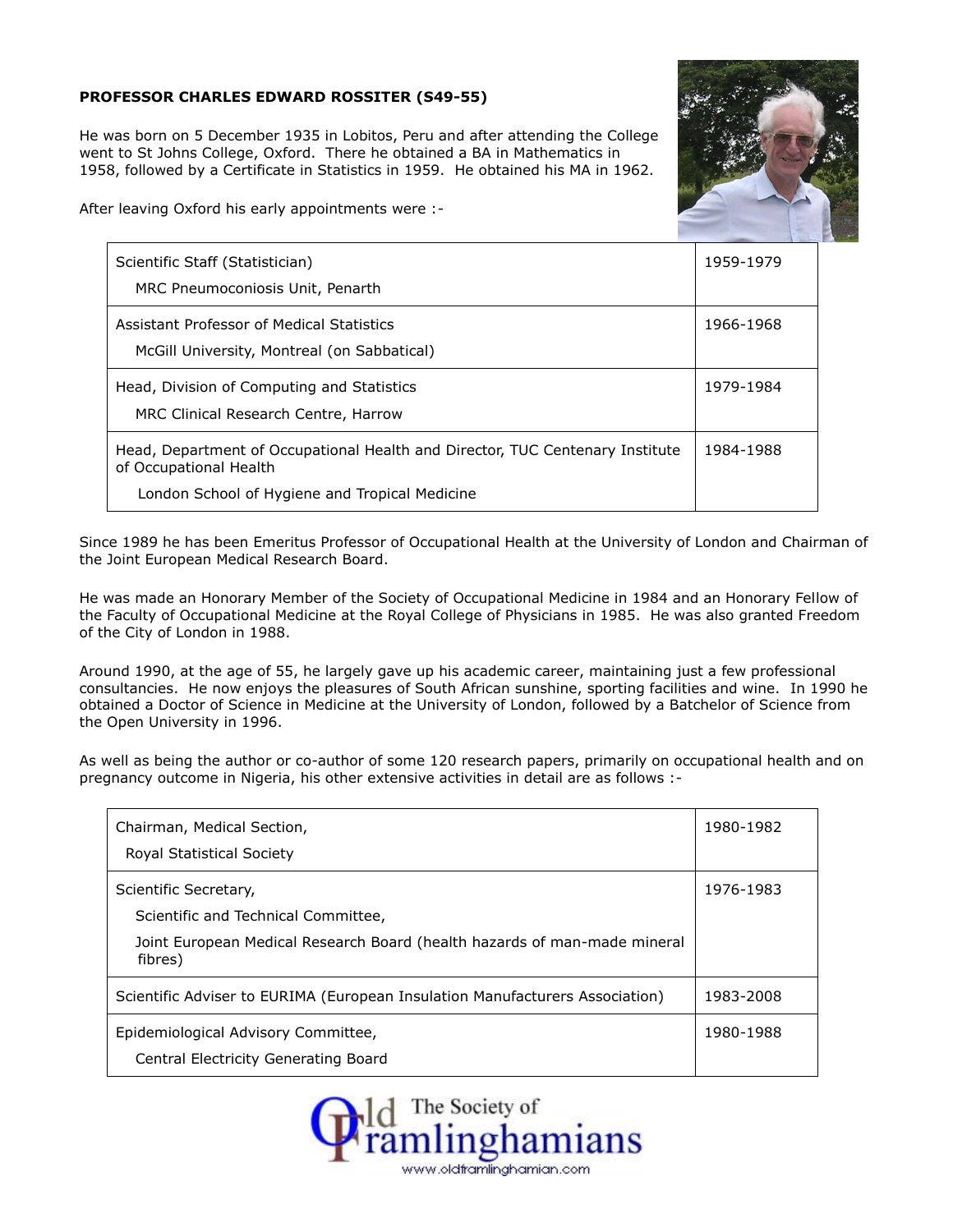| British Thoracic Society Research Committee                                                                                   | 1983-1984              |
|-------------------------------------------------------------------------------------------------------------------------------|------------------------|
| Editorial Board,<br>Clinical Respiratory Physiology                                                                           | 1980-1984              |
| Society of Occupational Medicine<br>Committee, London Group<br>Treasurer, London Group                                        | 1980-1984<br>1986-1990 |
| Council, Section of Occupational Medicine,<br>Royal Society of Medicine                                                       | 1985-1989              |
| Council, Section of Measurement in Medicine,<br>Royal Society of Medicine                                                     | 1985-1989              |
| Scientific Adviser<br>English China Clays International                                                                       | 1989-1995              |
| St. Mary's Coronary Flow Trust                                                                                                | 1989-1995              |
| Examiner, Associateship of the Faculty of Occupational Medicine                                                               | 1986-1997              |
| Member, World Health Organization Expert<br>Advisory Panel on Occupational Health                                             | 1986-1992              |
| Chairman, World Health Organization Study<br>Group on Training and Education in Occupational Health                           | 1986                   |
| Chairman, World Health Organization Expert<br>Committee on Health Promotion in the Work Setting                               | 1987                   |
| Rapporteur, World Health Organization Consultation on Setting a Health-based<br>occupational Exposure Limit for Asbestos      | 1989                   |
| Chairman, World Health Organization Expert<br>Committee on Occupational Epidemiology for Developing Countries                 | 1989                   |
| Member, International Labour Office Expert Panel on the Revision of the<br>International Classification of Radiographs of the |                        |
| Pneumoconioses<br>Rapporteur                                                                                                  | 1989<br>1990           |
| Scientific Committee, Japanese International Workshop on Health Effects of Low<br>Level Exposure to Fibres                    | 1991                   |

He passed away on Sunday 9<sup>th</sup> July 2017 aged 81. He had suffered from dementia for several years and slipped away peacefully due to pneumonia. The following is the eulogy given by his wife Jane.

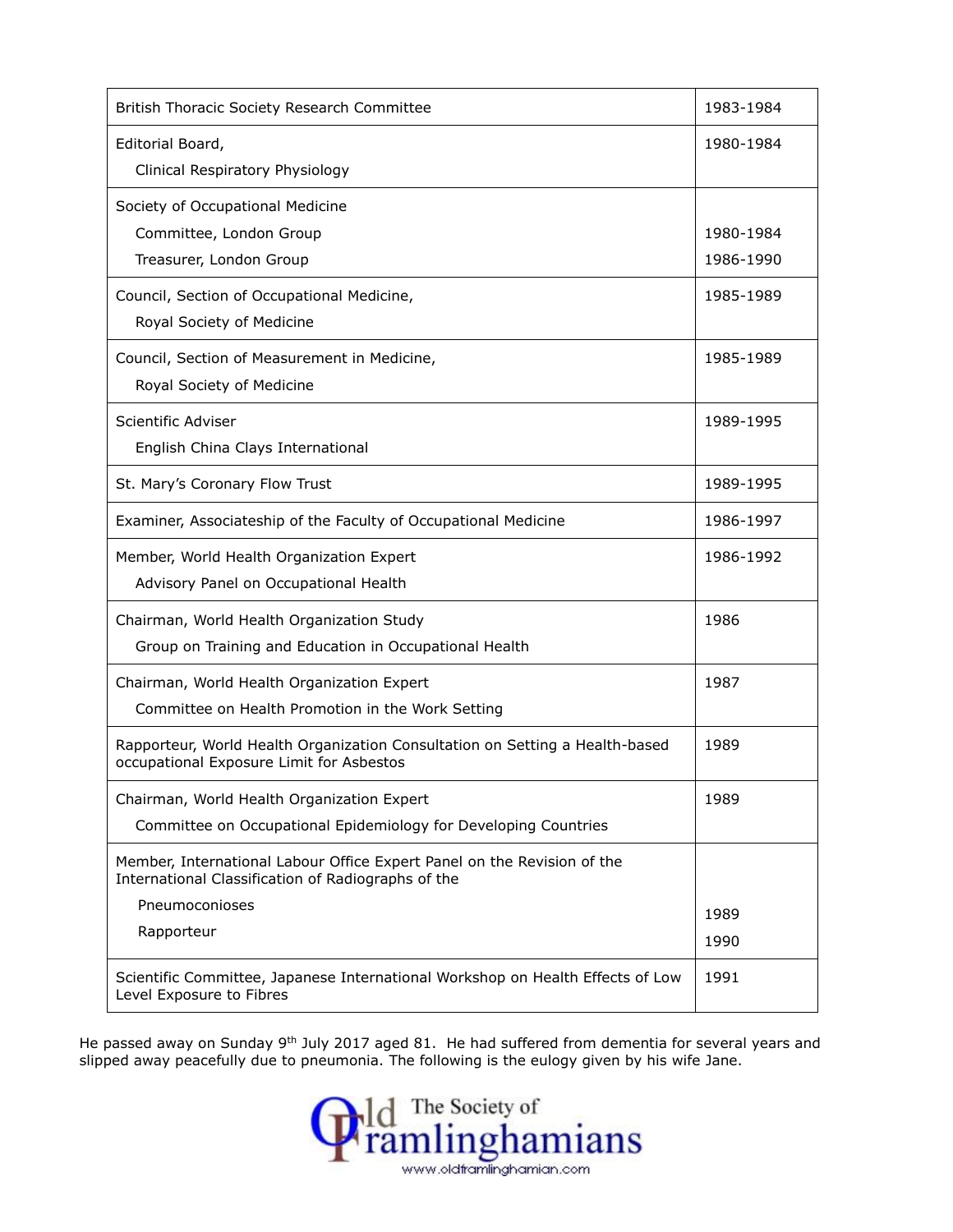## *EULOGY TO CHARLES*

## *Thank you all for coming*

*Charles was very well known in Helderberg Village. He was co-opted onto the Board of Management within our first year in the village. He had stood up at a CEO's Chat Session and made some erudite comments, and was immediately earmarked as Board material. Whilst on the Board, Charles's particular portfolio was the Health Care Unit, Heatherton House. Charles was very involved in the enlargement of Heatherton House and the creation of the Special Care Unit for Dementia Patients.*

*Charles loved his golf, and served a term as Treasurer of the Golf Committee. In fact Charles loved all sport. He played rugby at school, cricket at school and subsequently, and he was an excellent squash player. We took up golf together, we took up running together and ran a half marathon for his 50th birthday, and we took up cycling together when Charles was 71. Charles did nothing by halves, so we joined the Pedal Power Association and almost every weekend saw us leave the village before dawn, bikes on the back of the car, off to a cycling event.*

*Charles was born in Peru. Why? He liked to say, his mother happened to be there at the time. His father was transport manager on the oil fields in Northern Peru. Charles lived in Peru until he was 8, then was sent "home" to England to go to school. He won a scholarship to Framlingham College in Suffolk, then to St. John's College, Oxford where got his degree in mathematics and went on to further study statistics, before beginning work in medical research. His daughter Jane has followed in his footsteps, graduating in maths from St. Hugh's College Oxford, then statistics, and on to a career in medical research.*

*Charles's research career started with coal-miner's pneumoconiosis, then asbestosis, and more recently the possible hazards of insulation fibres. He became an expert in lung x-rays and together with a colleague, John Gilson, developed The International Classification for the interpretation of lung x-rays.*

*In 1984 Charles was appointed to the Chair of Occupational Health at London University. This was a very controversial appointment, because the Chair should have been a medical doctor, which Charles was not. When the appointing Panel were asked why they chose him, they said that after many months of interviews, Charles was quite simply the best person for the job. While in that post, Charles became an Honorary Member of the Society of Occupational Medicine, an Honorary Fellow of the Faculty of Occupational Medicine, and a Freeman of the City of London. He liked to say this gave him the right to drive his sheep over London Bridge. When he stepped down from the Chair of OH, he was awarded the title of Emeritus Professor. In 1990, Charles obtained a Doctor of Science in Medicine from London University, followed by a Batchelor of Science from the Open University. He was the author or co-author of some 120 research papers.*

*Charles went on to a consultancy position with the Joint European Medical Research Board, as a statistician. The Board comprised doctors from every country in Europe, and the research papers they produced were in English, but what mangled English! Charles became indispensable in putting their efforts into impeccable English. Charles used a word processing programme called Word Perfect, and that pretty well sums up his attitude to the English language. He was also on around 14 other technical and scientific committees, not all at the same time.*

*We discovered Helderberg Village one Christmas while on holiday in Somerset West, where one of my sisters lived at the time. He spotted an advert for the village and we came to have a look. Charles was a creature of impulse, and the very next day we spent the whole morning back at the village, choosing a site and a house. We spent the rest of the holiday choosing knobs and knockers, paint colours and tiles, and went back to England to put our affairs in order. In November 1998 we moved in, and Charles became enthusiastically involved in many aspects of Village life. When people asked why we had moved to South Africa, Charles would reply: "the sunshine, the wine, and the exchange rate".*

*But his European bosses refused to let him resign, and with the help of modern technology his consultancy continued. They flew him, and me, to Europe every year for the annual conference. From as far back as 1988 onwards we had attended this congress, in a different city and country every time, and also the annual*